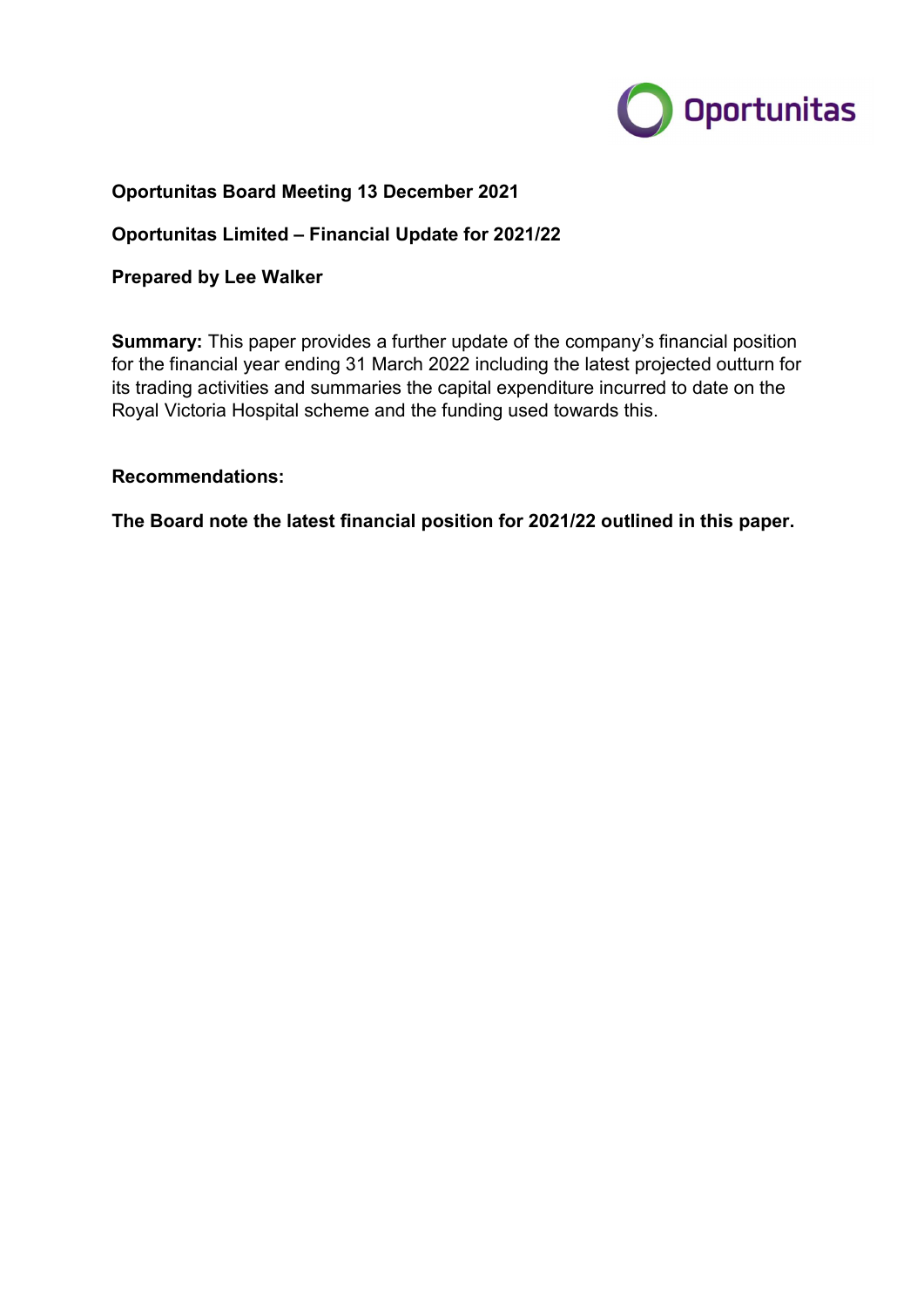# 1. Introduction and Background

1.1 This paper provides an update to the Board of the company's financial position for the financial year ending 31 March 2022, based on income and expenditure to 24 November 2021. It provides the latest projected outturn for the company's trading activities compared to both the original forecast and the previous projected outturn reported to the Board on 23 September 2021 and explains the key variances. The paper also summarises the capital expenditure incurred to date on the Royal Victoria Hospital scheme and the funding used towards this. Further updates on the company's projected outturn for the current financial year are planned to be made at future Board meetings over this period.

# 2. Profit and Loss Account Projected Outturn 2021/22

| <b>Profit and Loss Account Projected Outturn 2021/22</b>                      |           |            |                      |            |             |
|-------------------------------------------------------------------------------|-----------|------------|----------------------|------------|-------------|
|                                                                               |           |            |                      |            |             |
| The table below provides the latest projection of the outturn position of the |           |            |                      |            |             |
| company's trading activities financial year to 31 March 2022 compared to both |           |            |                      |            |             |
| the original forecast and the previous projection for the year:               |           |            |                      |            |             |
|                                                                               |           |            |                      |            |             |
|                                                                               |           |            |                      |            |             |
|                                                                               |           |            | Previous             | Latest     | Variance    |
|                                                                               | Outturn   | Original   |                      | Projected  | Forecast to |
|                                                                               |           | Forecast   | Projected<br>Outturn | Outturn    | Projected   |
|                                                                               |           |            |                      |            | Outturn     |
| <b>Trading Account</b>                                                        | 2020/21   | 2021/22    | 2021/22              | 2021/22    |             |
|                                                                               | £         | £          | £                    | £          | £           |
| <b>Housing Rental</b>                                                         |           |            |                      |            |             |
| Rental Income                                                                 | 260,344   | 405,383    | 352,931              | 343,318    | (62,065)    |
| <b>Rental Expenses</b>                                                        | (74, 108) | (135, 755) | (110, 328)           | (120, 118) | 15,637      |
| <b>Net</b>                                                                    | 186,236   | 269,628    | 242,603              | 223,200    | (46, 428)   |
| <b>Grounds Maintenance</b>                                                    |           |            |                      |            |             |
| Income                                                                        | 15,519    | 30,000     | 15,000               | 15,000     | (15,000)    |
| Expenses                                                                      | (12, 415) | (24,000)   | (12,000)             | (12,000)   | 12,000      |
| <b>Net</b>                                                                    | 3,104     | 6,000      | 3,000                | 3,000      | (3,000)     |
| <b>Overheads</b>                                                              |           |            |                      |            |             |
| <b>Directors Remuneration</b>                                                 | (9,671)   | (9,864)    | (9,750)              | (9,750)    | 114         |
| <b>FHDC Officer Support</b>                                                   | (27,907)  | (24, 970)  | (30,000)             | (30,000)   | (5,030)     |
| <b>Operating Expenses</b>                                                     | (26, 802) | (23, 137)  | (31,800)             | (31, 800)  | (8,663)     |
| <b>Total Overheads</b>                                                        | (64, 380) | (57, 971)  | (71, 550)            | (71, 550)  | (13, 579)   |
| Loan Interest                                                                 | (209,936) | (267, 457) | (214, 689)           | (214, 689) | 52,768      |
| <b>Operating Surplus /</b>                                                    |           |            |                      |            |             |
| (Deficit) for period                                                          | (84, 976) | (49,800)   | (40, 636)            | (60, 039)  | (10, 239)   |
| <b>Operating Loss b/f</b>                                                     | (316,145) | (401, 121) | (401, 121)           | (401, 121) | 0           |
| <b>Operating Loss c/f</b>                                                     | (401,121) | (450, 921) | (441, 757)           | (461, 160) | (10, 239)   |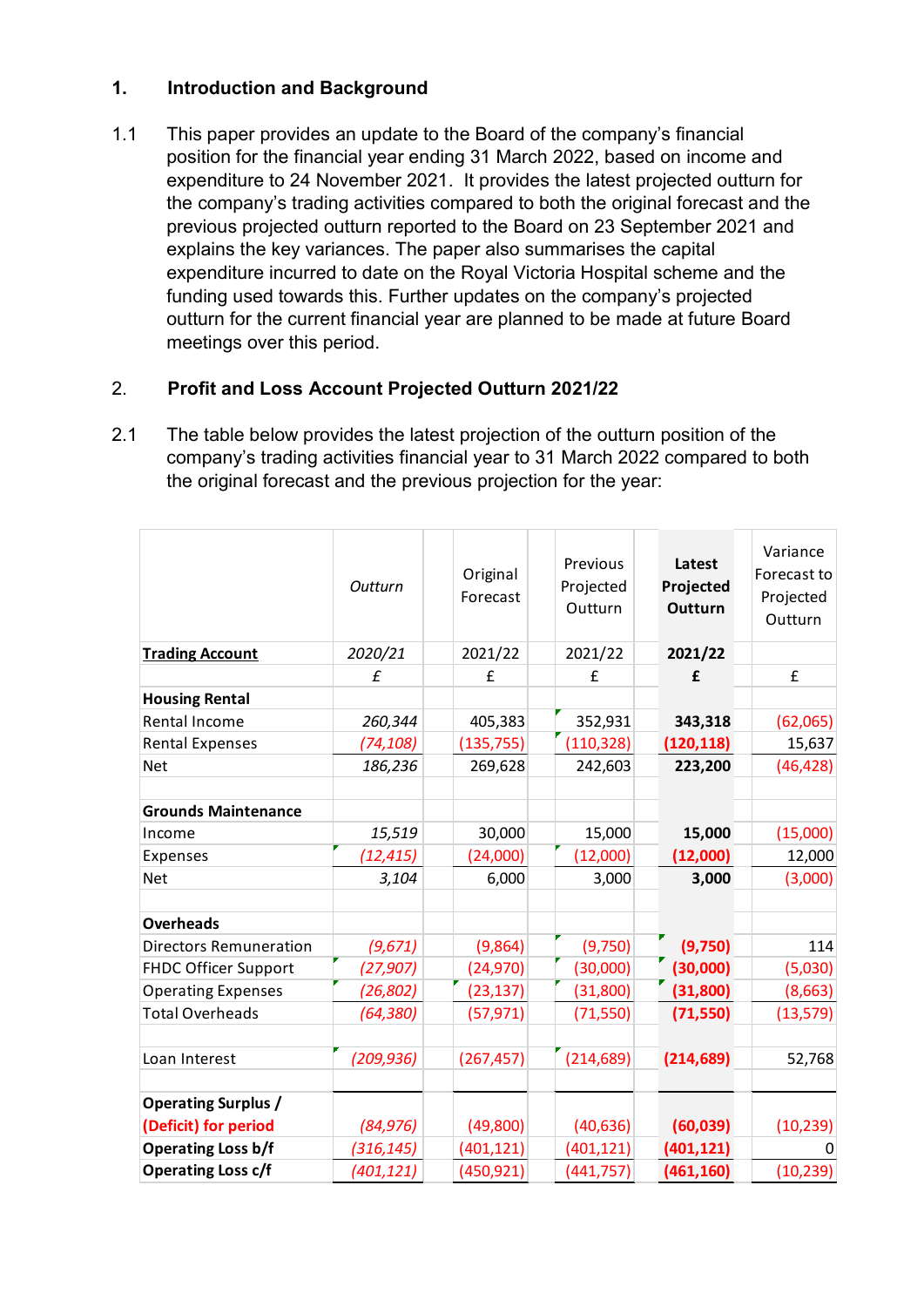2.2 The projected outturn shows an operating loss of £60k for the year, about £10k more than originally forecast and £19.4k more reported to the Board at its last meeting on 30 September 2021. The main reasons for the increase in the operating lost compared to the original forecast are outlined below:

| £'000<br>Variances 2021/22 Forecast to Projected Outturn |                                                                                                                                                                                                                                              |      |  |  |
|----------------------------------------------------------|----------------------------------------------------------------------------------------------------------------------------------------------------------------------------------------------------------------------------------------------|------|--|--|
| i)                                                       | <b>Rental Income</b> – reduction mainly due to a delay in<br>the completion of phase 1 of the Royal Victoria<br>Hospital (RVH) scheme from August to November<br>2021                                                                        | (62) |  |  |
| $\mathsf{ii}$                                            | Housing Rental Expenses – a reduction in projected<br>operating costs for the RVH scheme due to the delay<br>(£6k) and a reduction in the provision for bad debts<br>(£10k) to reflect the provision already made                            | 16   |  |  |
| iii)                                                     | <b>Grounds Maintenance</b> – capacity to provide this<br>service is now largely limited to tree maintenance<br>work                                                                                                                          | (3)  |  |  |
| iv)                                                      | Overheads FHDC Officer Support - increase to<br>support the acquisition of the RVH properties and rent<br>recovery action (£5k).                                                                                                             | (5)  |  |  |
| V)                                                       | <b>Overheads Operating Expenses - additional cost for</b><br>50% of loan arrangement fee deferred from 2020/21<br>(£13k) less saving on interest for a working capital<br>facility not required in 2021/22 (£4k)                             | (9)  |  |  |
| vi)                                                      | <b>Loan Interest – the utilisation of the loan element of</b><br>the Council's funding to support the acquisition of the<br>RVH scheme has not been required as early as<br>originally anticipated mainly due to the delay to the<br>project | 53   |  |  |
|                                                          | Total increase in operating loss compared to<br>forecast                                                                                                                                                                                     | 10   |  |  |

- 2.3 The main reasons for the increase in the operating loss of £19.4k compared to the previously reported position are;
	- i) higher than anticipated void periods for property rentals (£10k), and
	- ii) an increase in property expenses (£9k) including urgent external repairs required to 19 Castle Hill Avenue (£5k).
- 2.4 The Board is reminded the company is in negotiations to sell a parcel of land adjacent to 84 Leyburne Road, Dover. A verbal update will be made at the meeting regarding the current position over the proposed sale. At this stage the latest projection excludes the net proceeds from the proposed sale.
- 2.5 The company's accumulated operating loss is forecast to rise to £461k at 31 March 2022. The Board are reminded that this loss excludes unrealised valuation gains on the company's property portfolio which stands at £757k